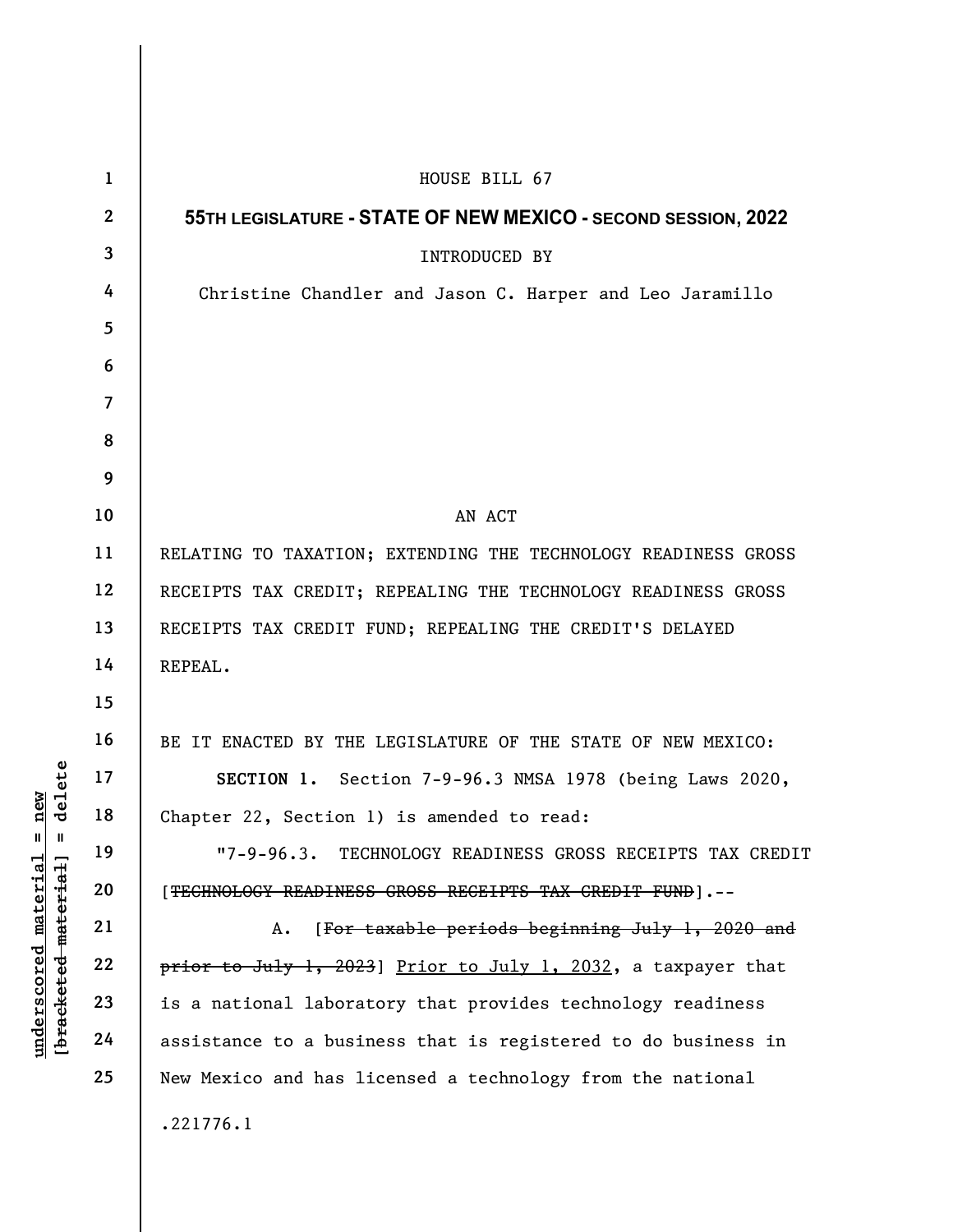laboratory or is a participant in a cooperative research and development agreement with the national laboratory may claim a tax credit against the taxpayer's gross receipts tax liability imposed pursuant to the Gross Receipts and Compensating Tax Act, excluding any local option gross receipts tax liability. The tax credit provided by this section may be referred to as the "technology readiness gross receipts tax credit".

B. The purpose of the technology readiness gross receipts tax credit is to help businesses in New Mexico achieve technology maturation of the businesses' technologies developed at New Mexico national laboratories and increase economic development in the state.

understate money is<br>
and the legislature for a<br>
receipts tax credits<br>
receipts tax credits<br>
fund. If the department<br>
receipts tax credit,<br>
receipts tax credit,<br>
receipts tax credit,<br>
receipts tax credit,<br>
from the fund sha [C. The "technology readiness gross receipts tax credit fund" is created in the state treasury. The department shall administer the fund, and money in the fund shall be used to offset technology readiness gross receipts tax credits; provided that money in the fund is subject to appropriation by the legislature for any purpose. Technology readiness gross receipts tax credits shall not be credited against any other fund. If the department approves a technology readiness gross receipts tax credit, the amount of the credit shall be transferred from the fund to the general fund. Disbursements from the fund shall be made upon warrants drawn by the secretary of finance and administration pursuant to vouchers signed by the secretary of taxation and revenue. Money in the .221776.1

 $- 2 -$ 

1

2

3

4

5

6

7

8

9

10

11

12

13

14

15

16

17

18

19

20

21

22

23

24

25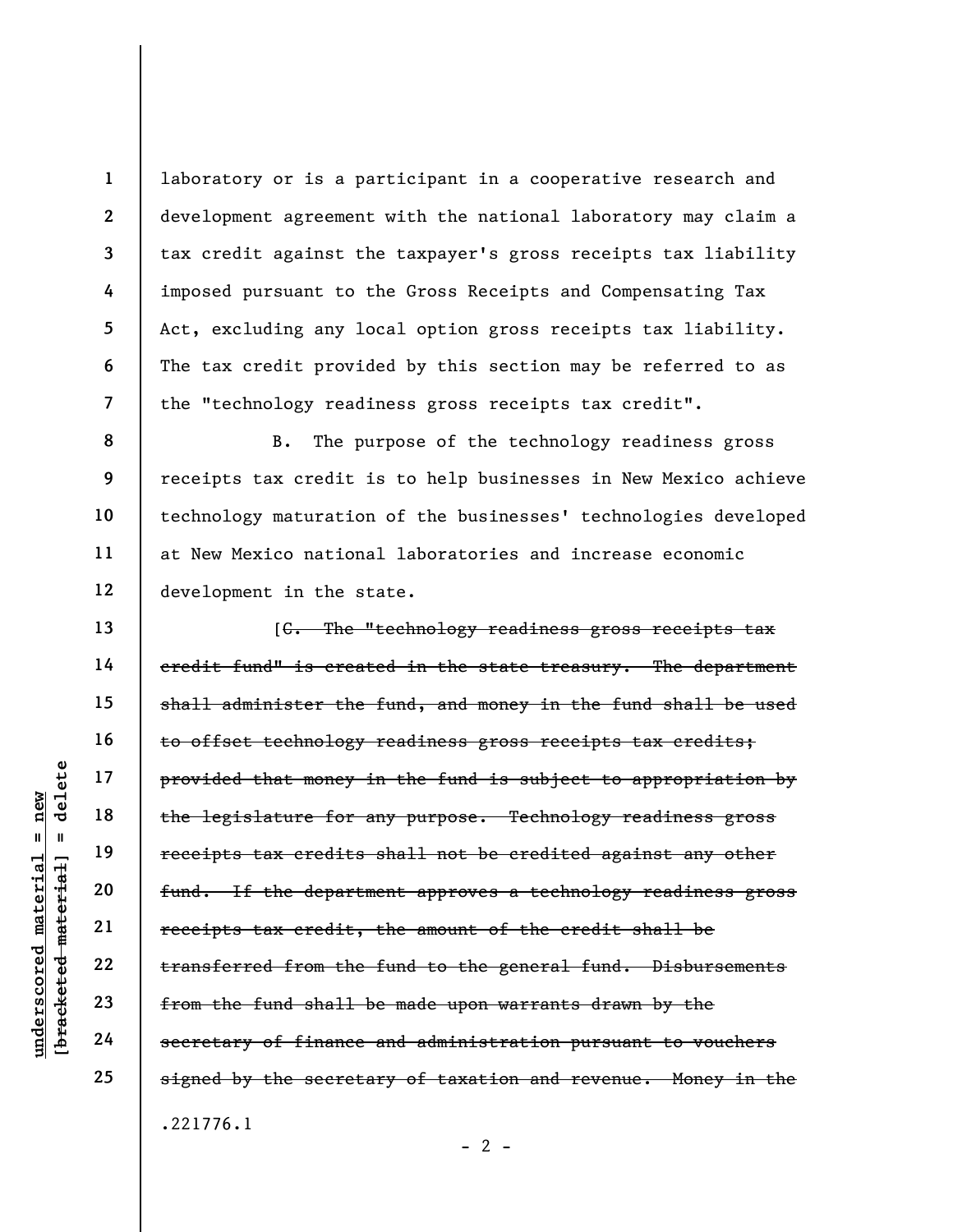1 2 fund shall revert to the general fund at the end of fiscal year 2024.

3 4

13

14

15

16

17

18

19

20

21

22

23

24

25

D. Subject to the availability of funds in the technology readiness gross receipts tax credit fund]

5 6 7 8 9 10 11 12 C. The amount of a technology readiness gross receipts tax credit shall equal the amount of qualified expenditures incurred by a national laboratory to provide technology readiness assistance to a business, not to exceed one hundred fifty thousand dollars (\$150,000) in a fiscal year per business; provided that the annual aggregate amount of credits allowed per national laboratory per fiscal year shall be limited [as follows:

(1) beginning July 1, 2020 and prior to July 1, 2021, five hundred thousand dollars (\$500,000); (2) beginning July 1, 2021 and prior to July 1, 2022, seven hundred fifty thousand dollars (\$750,000); and (3) beginning July 1, 2022 and prior to July  $\frac{1}{1}$ , 2023] to one million dollars (\$1,000,000).

understand material material of the same of the same of the same of the same of the same of the same of the same of the same of the same of the same of the same of the same of the same of the same of the same of the same o  $[E-]$  D. A taxpayer may claim a technology readiness gross receipts tax credit for the taxable period in which the taxpayer provides technology assistance pursuant to this section. That portion of a technology readiness gross receipts tax credit that exceeds a taxpayer's tax liability in the taxable period in which the credit is claimed may be carried forward to succeeding taxable periods.

 $-3 -$ 

.221776.1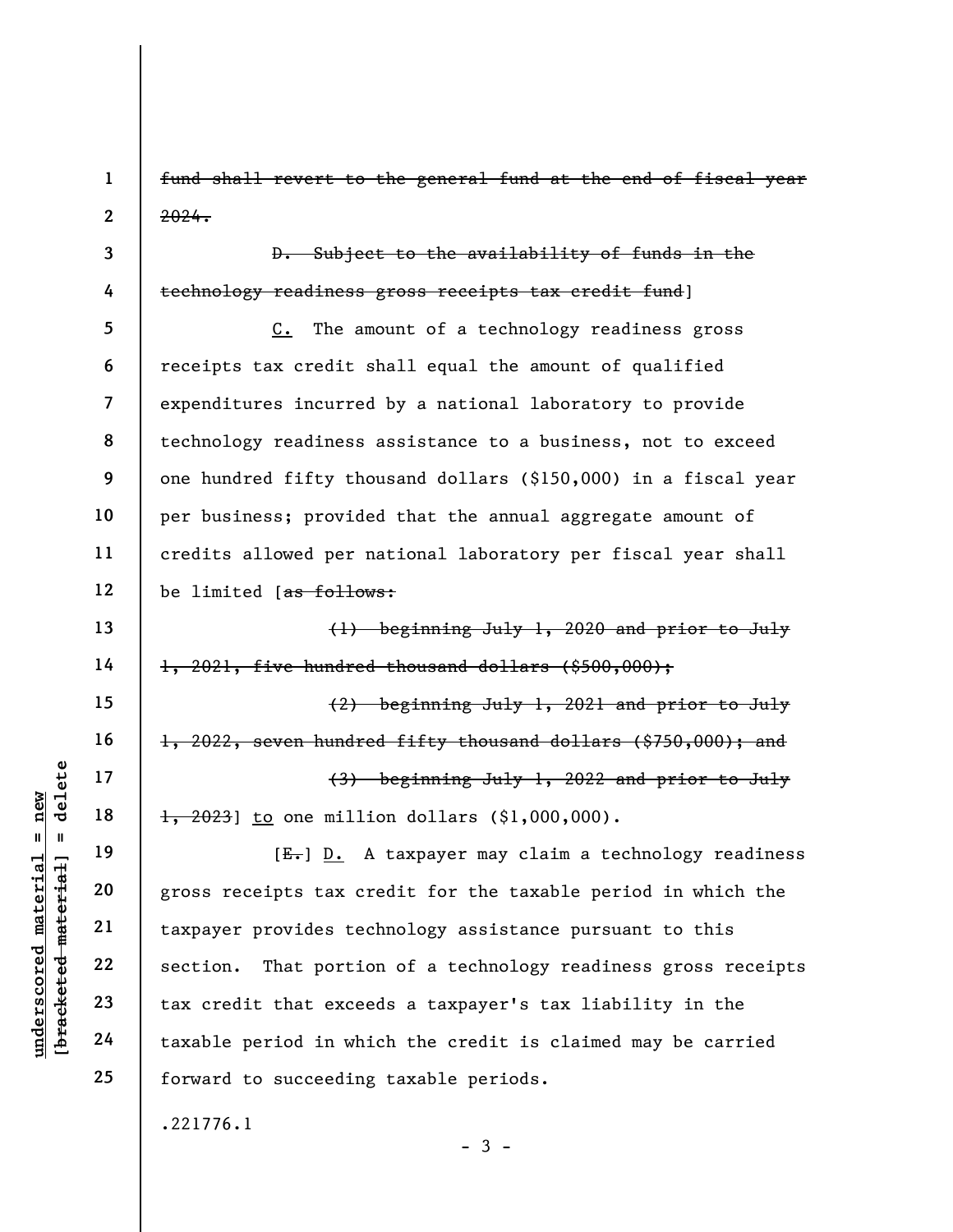|                     | $\mathbf{1}$ | $[Fz]$ $\underline{F}_{\bullet}$ To receive a technology readiness gross     |
|---------------------|--------------|------------------------------------------------------------------------------|
|                     | $\mathbf{2}$ | receipts tax credit, a taxpayer shall apply to the department                |
|                     | 3            | on forms and in the manner required by the department.<br>The                |
|                     | 4            | application shall include the following:                                     |
|                     | 5            | certification from each business that<br>(1)                                 |
|                     | 6            | received technology readiness assistance that:                               |
|                     | 7            | (a)<br>the assistance was made in good                                       |
|                     | 8            | faith to help the business demonstrate the feasibility of real-              |
|                     | 9            | world application of the business's technology; and                          |
|                     | 10           | (b)<br>the assistance was not otherwise                                      |
|                     | 11           | available to the business at a reasonable cost through private               |
|                     | 12           | industry;                                                                    |
|                     | 13           | evidence that the business that received<br>(2)                              |
|                     | 14           | the technology readiness assistance is registered to do                      |
|                     | 15           | business in New Mexico; and                                                  |
|                     | 16           | (3) evidence that the business's technology is                               |
| delete              | 17           | a licensed technology from the national laboratory or the                    |
| new                 | 18           | business is a participant in a cooperative research and                      |
| 11<br>H             | 19           | development agreement with the national laboratory.                          |
| material            | 20           | In addition to the requirements in<br>$[G_{\bullet}]$ $F_{\bullet}$          |
| [bracketed material | 21           | Subsection $[F] \underline{E}$ of this section, a national laboratory shall: |
| $underscore$        | 22           | create forms for technology readiness<br>(1)                                 |
|                     | 23           | assistance requests and completion of technology maturation;                 |
|                     | 24           | establish a technology readiness<br>(2)                                      |
|                     | 25           | assistance program that will assist businesses to reach                      |
|                     |              | .221776.1                                                                    |
|                     |              | - 4                                                                          |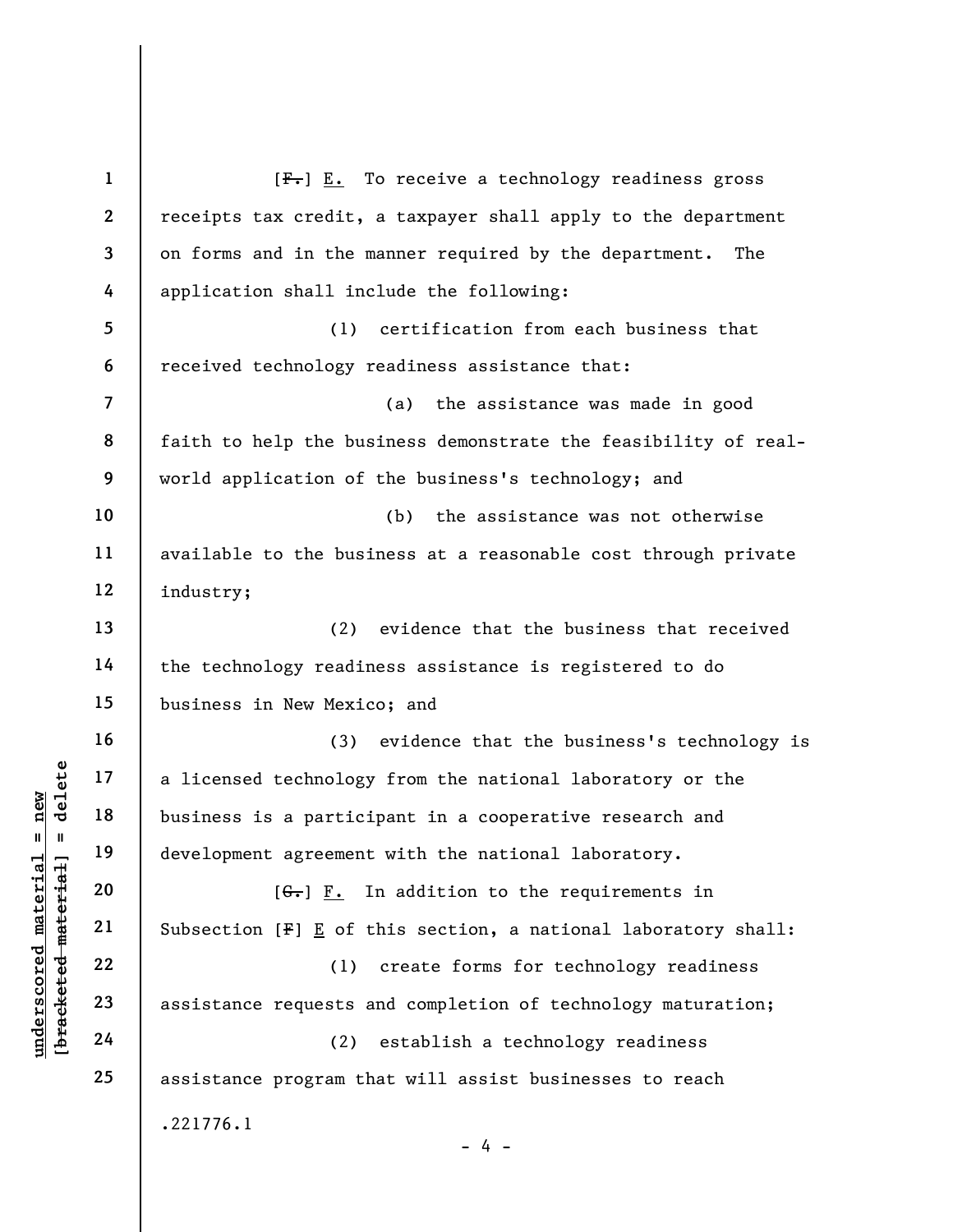1 technology maturation;

2

3

4

8

9

10

11

12

13

14

15

16

17

18

19

20

21

22

23

24

25

(3) consult with the secretary of economic development to seek advice on improvements in the operation of the technology readiness assistance program; and

5 6 7 (4) establish a methodology to use state educational institutions that have demonstrated the capability to provide technology readiness assistance.

[H.] G. A taxpayer shall not claim both a technology readiness gross receipts tax credit and a credit pursuant to the Laboratory Partnership with Small Business Tax Credit Act for assistance provided to the same business in the same taxable period.

 $[\frac{1}{\sqrt{1}}]$  H. If more than one national laboratory provides technology readiness assistance to a business, the national laboratories shall not claim a technology readiness gross receipts tax credit until coordination is developed between the national laboratories providing the assistance that generates a joint operational plan to ensure that:

(1) the assistance provided by each national laboratory suits the business's needs and challenges; and

underscored material speeches a joint ope<br>
understand the mational generates a joint ope<br>
understand the sense of the sense of the sense of the sense of the<br>
understand the sense of the sense of the sense of the sense of t (2) the combined claims for a technology readiness gross receipts tax credit will not exceed the limitations provided in Subsection [D] C of this section.

[<del>J.</del>] I. A national laboratory that claims a technology readiness gross receipts tax credit shall submit an .221776.1  $- 5 -$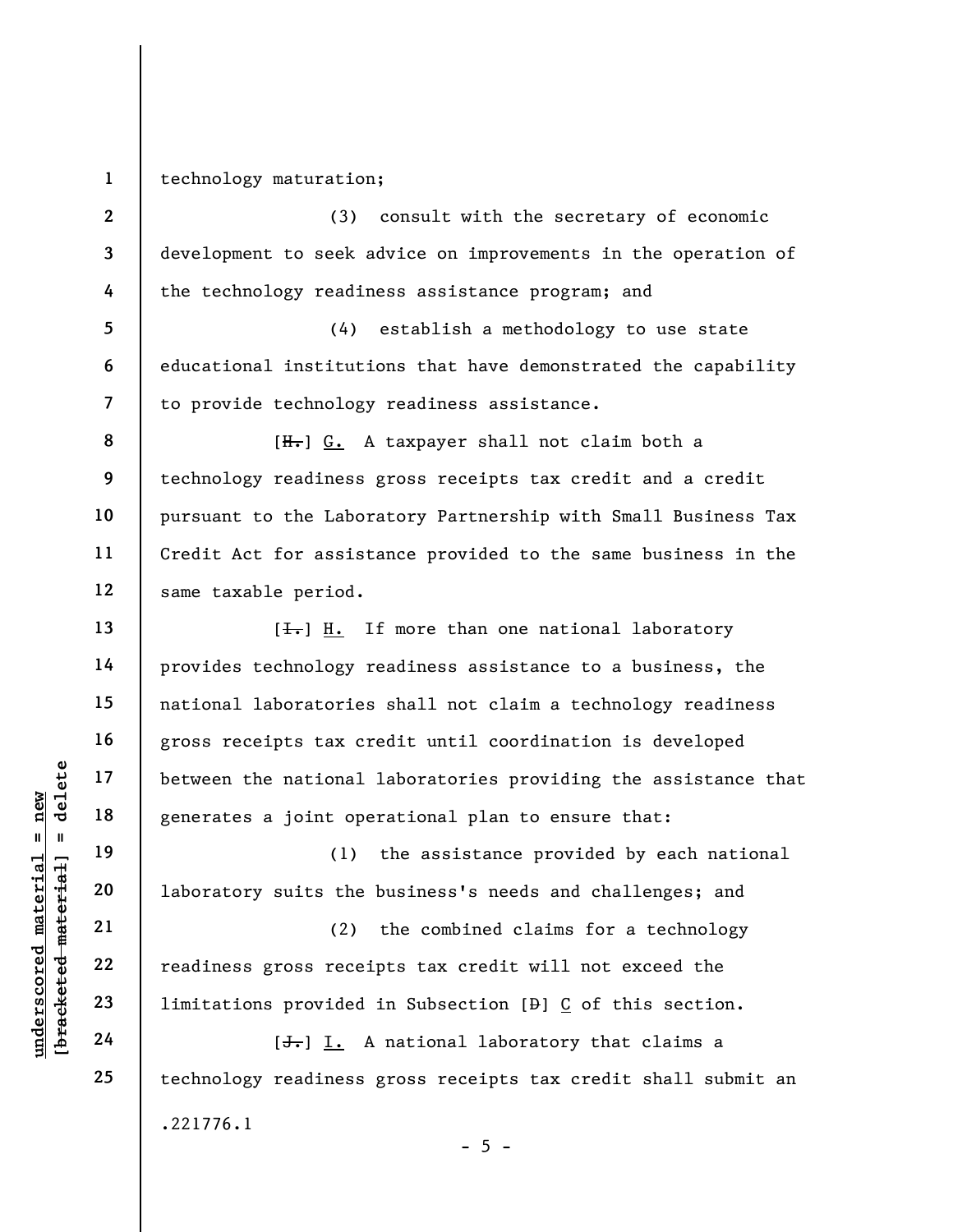underscored material = new [bracketed material] = delete 1 2 3 4 5 6 7 8 9 10 11 12 13 14 15 16 17 18 19 20 21 22 23 24 25 annual report in writing to the department, the economic development department and an appropriate legislative interim committee. If more than one national laboratory claims a technology readiness gross receipts tax credit, those laboratories shall jointly submit an annual report. The annual report shall summarize activities related to and the results of the technology readiness assistance programs created by the national laboratories and shall include: (1) a description of each business's technology that has received technology readiness assistance, including progress toward technology maturation and whether, and to what extent, the business is still doing business in New Mexico; (2) results of surveys of businesses to which technology readiness assistance is provided; (3) the total amount of the technology readiness gross receipts tax credits received in the previous fiscal year; and (4) an economic impact study performed by an uninterested third party.  $[K<sub>1</sub>]$  J. At any time after receipt of an annual report required pursuant to this section, the department or the economic development department may provide written instructions to a national laboratory identifying future improvements in the national laboratory's technology readiness .221776.1  $- 6 -$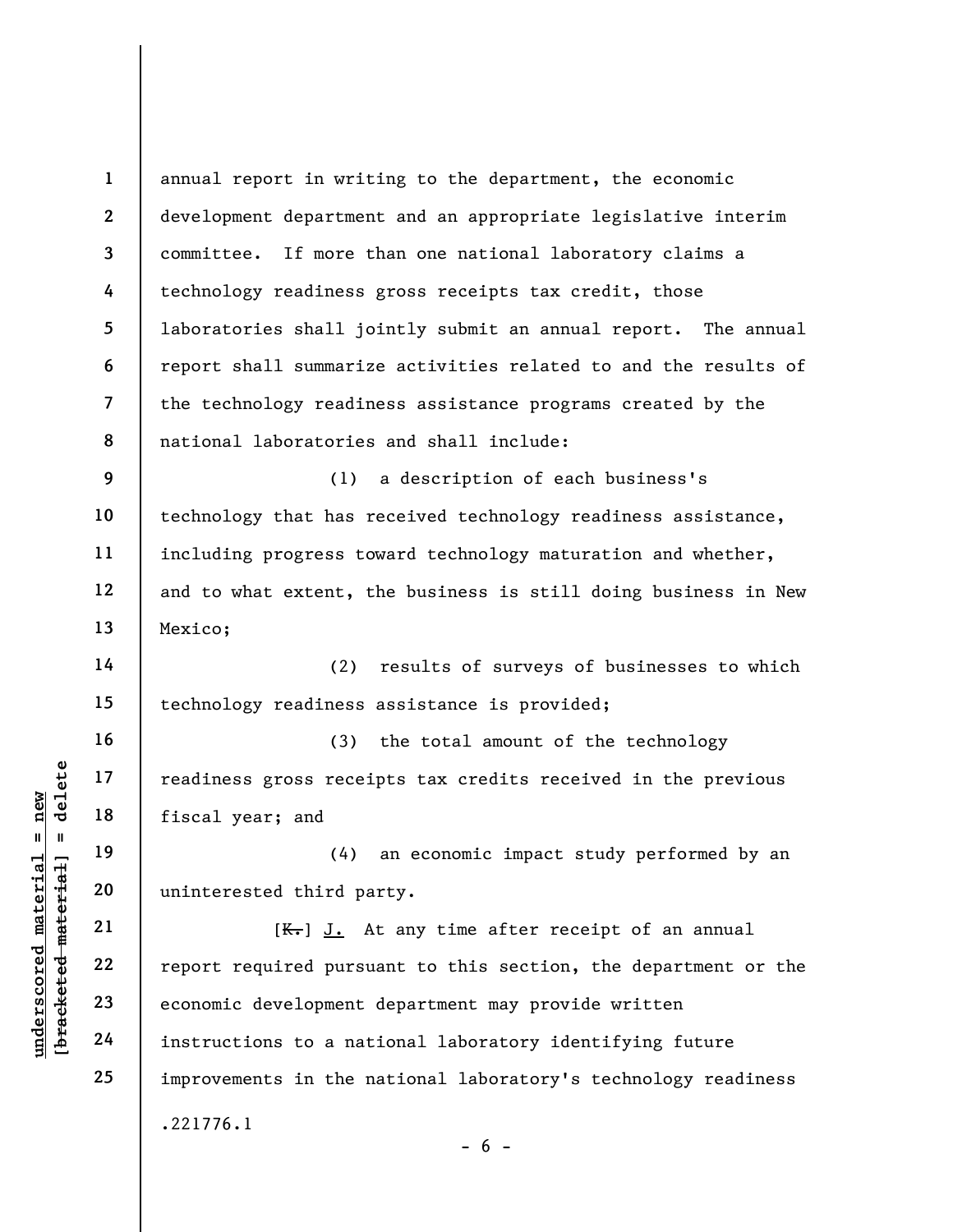1 2 assistance program for which it receives a technology readiness gross receipts tax credit.

3 4 5 6 7 8 9 10 11 12  $[\frac{L}{n}]$  K. As used in this section: (1) "cooperative research and development agreement" means any agreement between a national laboratory and a non-federal party under which the laboratory provides personnel, services, facilities, equipment, intellectual property or other resources and a non-federal party provides funds, personnel, services, facilities, equipment, intellectual property or other resources toward the conduct of specified research or development efforts that are consistent with the missions of the laboratory;

(2) "national laboratory" means a prime contractor designated as a national laboratory by act of congress that is operating a facility in New Mexico;

(3) "qualified expenditure" means an expenditure by a national laboratory in providing technology readiness assistance and is limited to the following:

(a) employee salaries, wages, benefits and employer payroll taxes;

under 17<br>
= 18<br>
= 18<br>
= 19<br>
= 19<br>
= 19<br>
= 19<br>
= 19<br>
= 19<br>
= 19<br>
= 19<br>
= 19<br>
= 19<br>
= 19<br>
= 19<br>
= 19<br>
= 19<br>
= 19<br>
= 19<br>
= 19<br>
= 19<br>
= 19<br>
= 19<br>
= 19<br>
= 19<br>
= 19<br>
= 19<br>
= 19<br>
= 19<br>
= 19<br>
= 19<br>
= 19<br>
= 19<br>
= 19<br>
= 19<br>
= 19<br>
= (b) administrative costs related directly to the provision of technology readiness assistance; (c) in-state travel expenses, including per diem and mileage at the internal revenue service standard rate; and

- 7 -

.221776.1

13

14

15

16

17

18

19

20

21

22

23

24

25